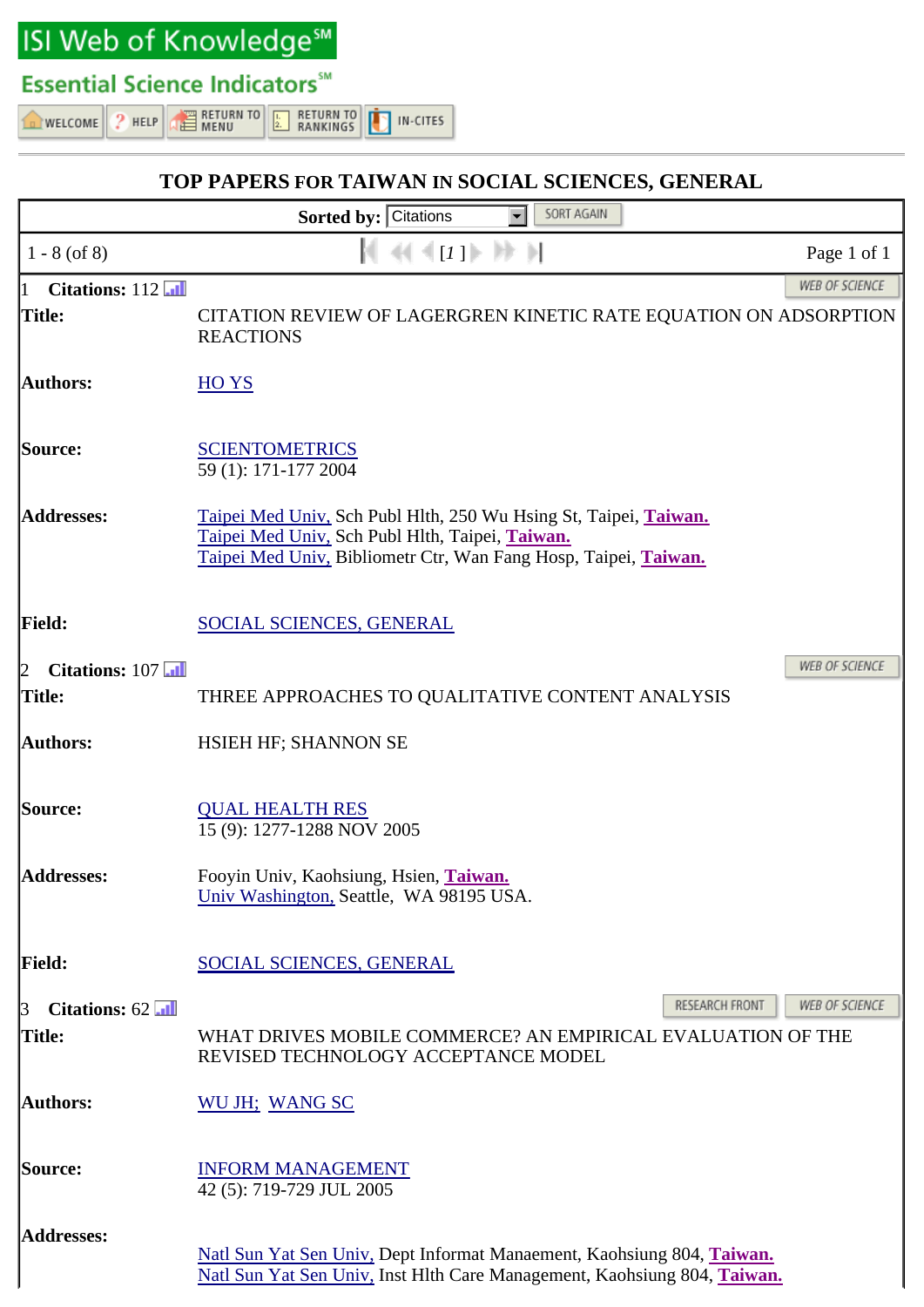|                                                           | Natl Kaohsiung Marine Univ, Dept Informat Management, Kaohsiung 811, Taiwan.                                                 |  |  |
|-----------------------------------------------------------|------------------------------------------------------------------------------------------------------------------------------|--|--|
| <b>Field:</b>                                             | <b>SOCIAL SCIENCES, GENERAL</b>                                                                                              |  |  |
|                                                           | RESEARCH FRONT<br>WEB OF SCIENCE                                                                                             |  |  |
| Citations: $42$ $\overline{11}$<br><sup>4</sup><br>Title: | WHY DO PEOPLE PLAY ON-LINE GAMES? AN EXTENDED TAM WITH SOCIAL<br><b>INFLUENCES AND FLOW EXPERIENCE</b>                       |  |  |
| <b>Authors:</b>                                           | HSU CL; LU HP                                                                                                                |  |  |
| Source:                                                   | <b>INFORM MANAGEMENT</b><br>41 (7): 853-868 SEP 2004                                                                         |  |  |
| <b>Addresses:</b>                                         | Natl TAiwan Univ Sci & Technol, Dept Informat Management, Taipei, Taiwan.                                                    |  |  |
| <b>Field:</b>                                             | <b>SOCIAL SCIENCES, GENERAL</b>                                                                                              |  |  |
| Citations: $40$<br>$\overline{5}$                         | RESEARCH FRONT<br>WEB OF SCIENCE                                                                                             |  |  |
| Title:                                                    | AN EMPIRICAL STUDY ON PREDICTING USER ACCEPTANCE OF E-SHOPPING ON<br><b>THE WEB</b>                                          |  |  |
| Authors:                                                  | <b>SHIH HP</b>                                                                                                               |  |  |
| Source:                                                   | <b>INFORM MANAGEMENT</b><br>41 (3): 351-368 JAN 2004                                                                         |  |  |
| <b>Addresses:</b>                                         | Hsuan Chuang Univ, Informat Management Dept, Hsinchu, Taiwan.                                                                |  |  |
| <b>Field:</b>                                             | <b>SOCIAL SCIENCES, GENERAL</b>                                                                                              |  |  |
| Citations: 33<br>16                                       | RESEARCH FRONT<br>WEB OF SCIENCE                                                                                             |  |  |
| <b>Title:</b>                                             | EXTRINSIC VERSUS INTRINSIC MOTIVATIONS FOR CONSUMERS TO SHOP ON-<br><b>LINE</b>                                              |  |  |
| <b>Authors:</b>                                           | SHANG RA; CHEN YC; SHEN L                                                                                                    |  |  |
| Source:                                                   | <b>INFORM MANAGEMENT</b><br>42 (3): 401-413 MAR 2005                                                                         |  |  |
| <b>Addresses:</b>                                         | Soochow Univ, Dept Business Adm, 56 Kuei Yang St, Sec 1, Taipei, Taiwan.<br>Soochow Univ, Dept Business Adm, Taipei, Taiwan. |  |  |
| <b>Field:</b>                                             | <b>SOCIAL SCIENCES, GENERAL</b>                                                                                              |  |  |
| Citations: 24 <b>All</b>                                  | RESEARCH FRONT<br><b>WEB OF SCIENCE</b>                                                                                      |  |  |
| Title:                                                    | THE CAUSALITY RELATIONSHIP BETWEEN ENERGY CONSUMPTION AND GDP<br>IN G-11 COUNTRIES REVISITED                                 |  |  |